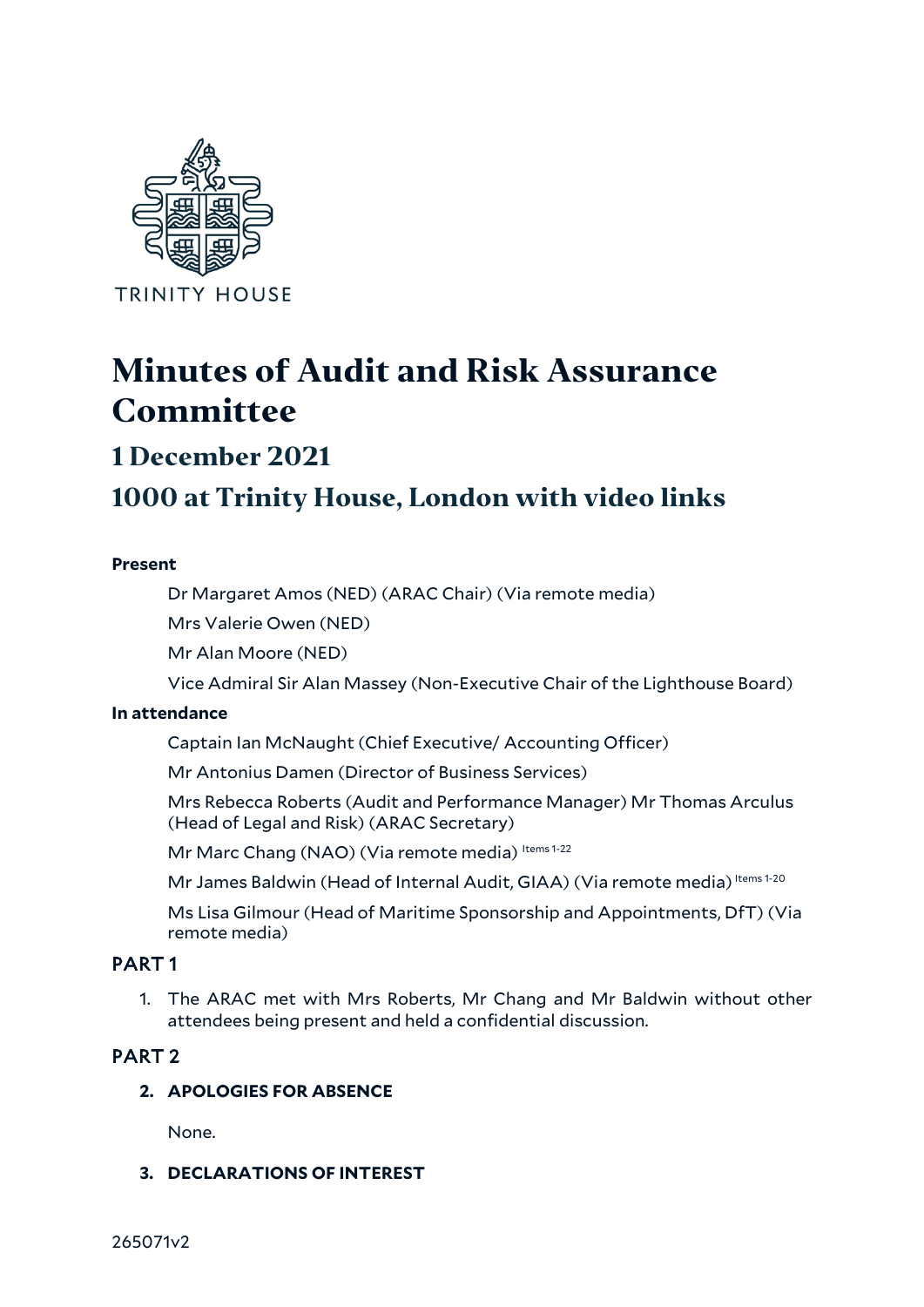None, other than already declared.

## **4. MINUTES OF ARAC MEETING 14 SEPTEMBER 2021**

None.

#### **5. MATTERS ARISING**

None.

## **6. LOG OF ACTIONS**

Noted.

## **7. INTEGRATED AUDIT PLAN PROGRESS REPORT**

Mrs Roberts reported on progress with the Fully Integrated Audit Plan.

ISO 9001, 14001 & 45001 surveillance audits have taken place in St. Just, Swansea and Harwich covering London and THV PATRICIA.

The renewal audit of THV ALERT's ISM Code, ISPS and MLC Certification took place on 22<sup>nd</sup> September.

Visiting Committee phases 2 and 3 took place in September and October.

7.1 Annex A

The ARAC noted progress on delivery against planned assignments by the GIAA.

#### 7.2 Annex B

The ARAC noted progress against achievement of the overall Internal Audit Plan and expressed concern that the audits which are farthest behind schedule are on key subjects for the organisation. This demonstrates the resourcing challenges.

#### 7.3 Annex C

The ARAC noted the timeline on delivery of TH in-house resourced Internal Audits and GIAA resourced internal audits.

With regard to the GIAA Governance Audit, the ARAC agreed with Ms Gilmour that the action relating to meeting the DfT to discuss diversity in recruitment could now be closed.

## **8. NAO AUDIT STRATEGY**

Introduced by Mr Chang.

The NAO has recently commenced the planning process for GLF audits for 2022-2023.

The sample sizes will be increased in order to improve meaningfulness but this might impact on the workload of the TH Finance Department.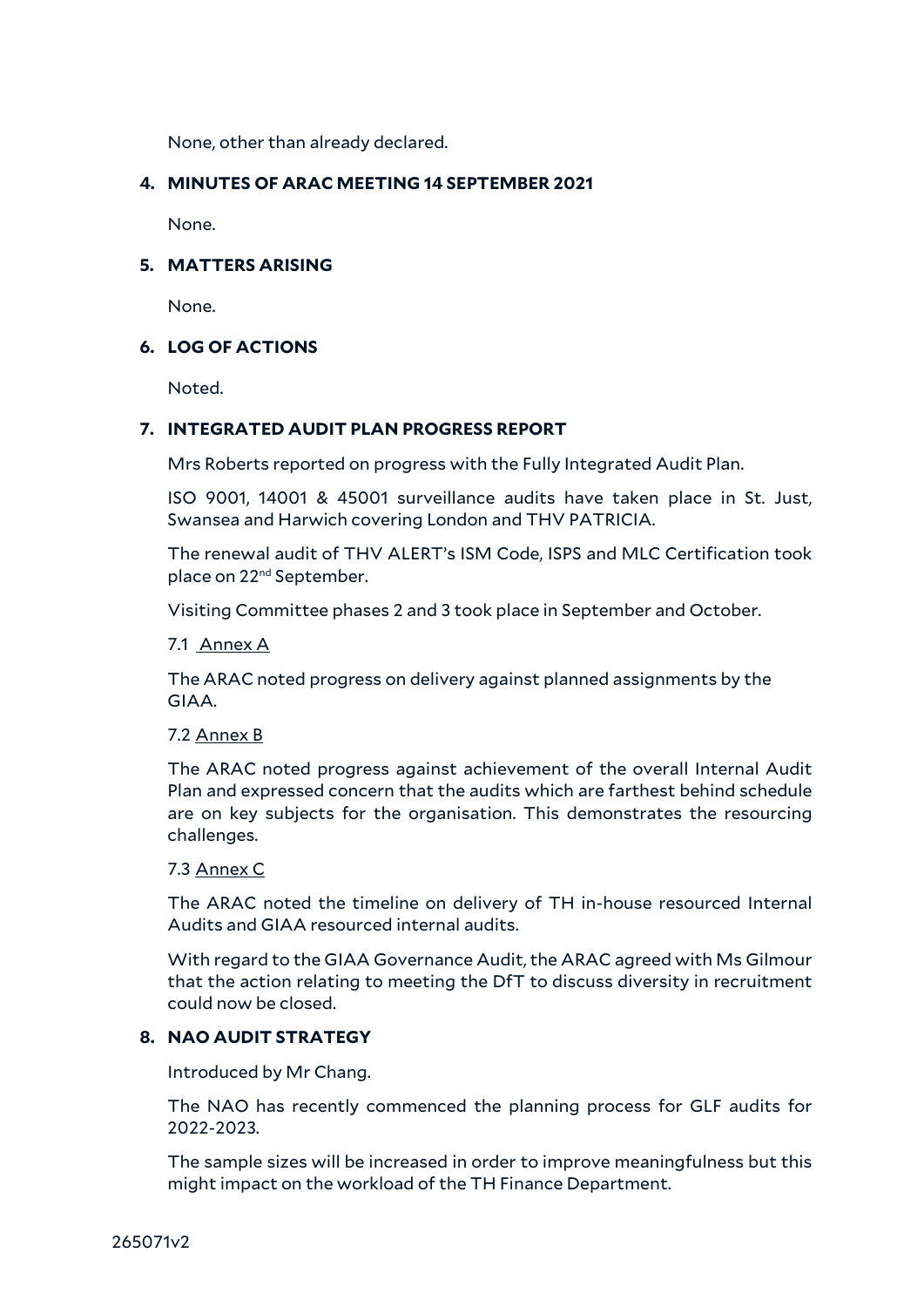#### **9. REVIEW OF GIAA CONTRACT**

Mr Baldwin confirmed that he is content with the contract and is not recommending any changes.

## **10. DATA PROTECTION STEERING GROUP (DPSG) TERMS OF REFERENCE (TORs)**

The DPSG TORs were presented to the ARAC for their annual review.

The ARAC requested that the TORs should state that the DSPG meets 'periodically' rather than 'monthly' to reflect what happens now.

## [Action: ARAC Secretary to update DPSG TORs]

The ARAC Secretary explained that HR is represented on the DPSG by the HR Operations Manager although the Head of HR may be invited to any meeting to discuss important topics.

The ARAC discussed the reference in the TORs to cyber security. The ARAC Secretary confirmed that Cyber Security is not the DPSG's function but it is relevant to Data Protection in relation to keeping personal data safe and secure.

The ARAC questioned whether there should be a separate TORs for cyber security. Mr Damen will discuss this with the IT Manager.

## [Action: Director of Business Services to discuss with IT Manager]

## **11. DATA PROTECTION OFFICER'S REPORT ON DATA PROTECTION COMPLIANCE**

Report noted.

11.1 Appendix 1

Appendix 1 – Log of Data Breaches and potential Data Breaches.

Noted.

11.2.1 Data Protection Dashboard

Noted.

## **12. REPORT ON IMPLEMENTATIONOF MATTERS ARISING FROM AUDIT REPORTS**

Presented by Mrs Roberts.

The ARAC noted the status of GIAA Internal Audit reports and Management letters in respect of Internal Communications, Core Financial and Commercial controls (2019/20 & 2020/21), Programme and Project Management and Governance.

#### 12.1.1 Annex 1

The ARAC noted the schedule of all open non-conformances and overdue potential improvement notes arising from the TH Management Systems quality audit programme.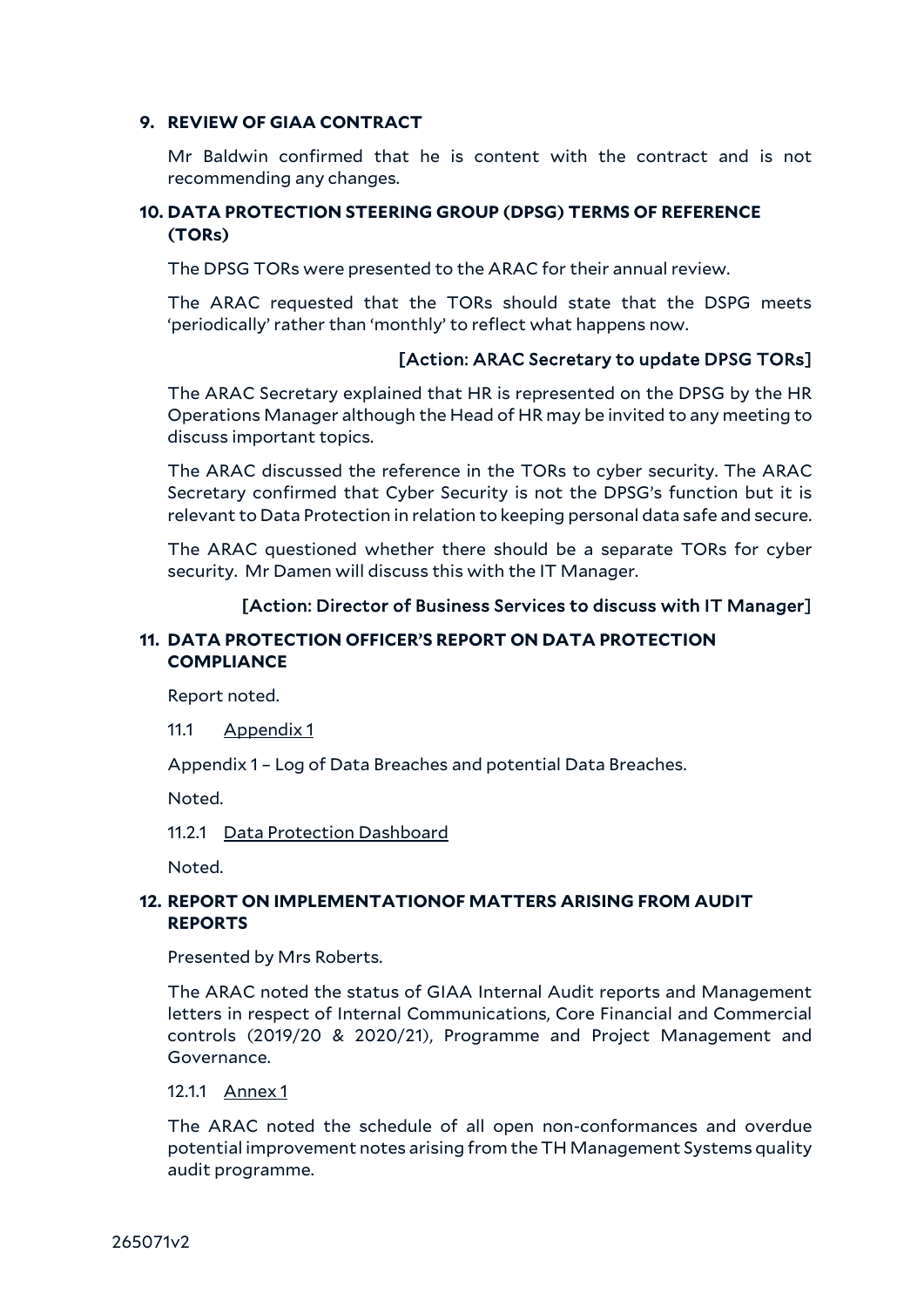## **13. TRI-GLA TRIENNIAL RISK REVIEW EXECUTIVE SUMMARY**

Presented by the ARAC Secretary.

The Triennial Risk Review has been conducted by consultants Marsh over the summer and autumn.

Marsh have reviewed the GLAs' risk management methodology, business continuity plans and core insurances.

Marsh consider the GLAs' risk management framework and methodology to be very robust and comprehensive indeed.

Marsh's research into GLA business continuity arrangements included a virtual tour of NLB's Oban depot and an on-line staff survey. They found a good level of maturity overall and a positive response to the pandemic.

In terms of insurances, Marsh found a good level of protection with all the policies which they would expect to see being in place. They raised some queries with regard to some policies and made some recommendations which will be addressed via the IGC groups.

## **14. OUTPUTS FROM THE RISK MANAGEMENT WORKSHOP ON 29TH NOVEMBER**

A Risk Workshop was attended by most of the Executive and Senior Management teams and the Health and Safety Manager, Risk Manager and Audit and Performance Manager.

- The Head of Legal and Risk, who chaired the Workshop, reported on key outcomes including:
	- o Lessons learnt from the pandemic,
	- o Addition of a Generic Disruption sheet in the Business Continuity Plan Green Pack,
	- o The decision to investigate procuring a proprietary risk register software solution based on the new Excel risk register format which had been developed in-house by the Operations Directorate,
	- o Adoption of the Risk Appetite Guidance Note Framework UK Government Finance Function – August 2021,
	- o Review of Organisational and Corporate Risk Registers using PESTLE principles and the Risk Appetite Guidance Note Framework.

The ARAC suggested that in order to improve conciseness a word budget could be introduced in the risk registers to describe the specific risk.

## [Action ARAC Secretary: Introduce word budget for risk descriptors]

The ARAC queried why the Health and Safety risk is not on the CRR and why it scores lower than risks to assets. The ARAC wished for it to be elevated to the CRR so the Board can control it.

## [Action ARAC Secretary: Elevate Health and Safety Risk to CRR]

The ARAC also noted that environmental consequences are often longer term than the time horizons on the risk registers.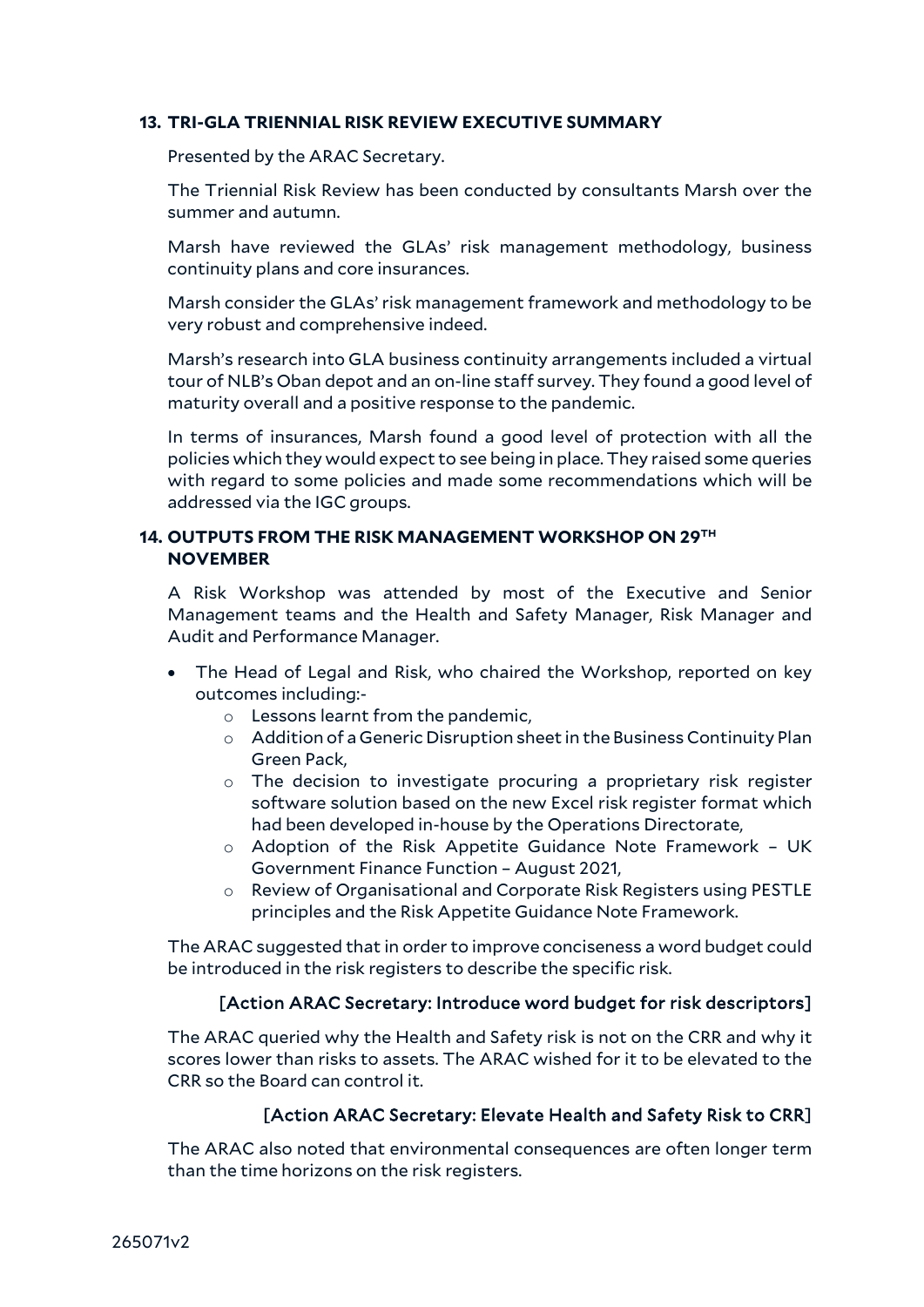#### **15. REPORT ON CORPORATE AND ORGANISATIONS RISK REGISTERS**

Presented by the ARAC Secretary.

The ARAC noted the report and commented in respect of the vessel replacement risk that it would be wise to separate the internal and external risks so it is clear which risks TH can actually control.

## [Action: ARAC Secretary to update Risk Registers and submit to ARAC in March]

15.1.1 Corporate Risk Register

Noted.

15.1.2 Organisational Risk Register

Noted.

15.3 Risk Dashboard

Ms Gilmour agreed to investigate whether the DfT's risk registers could be shared with TH for comparison/alignment.

#### **16. IT SECURITY AND COMPLIANCE DASHBOARD**

Noted.

## **17. ANNUAL FRAUD REPORT AND PERFORMANCE AGAINST CIPFA AND REVIEW OF COUNTER FRAUD STRATEGY**

Noted with approval.

#### **18. WHISTLEBLOWING RETURN**

The ARAC Chair presented a nil return.

## **19. REVIEW OF ARAC TERMS OF REFERENCE**

Approved.

#### [Action: ARAC Secretary – update Directors Handbook]

#### **20.CYBER INSURANCE UPDATE**

The ARAC noted the report by the IT manager and discussed the pros and cons of cyber insurance.

The ARAC accepted the recommendations in the paper and requested that the Head of IT should address the ARAC at its next meeting.

#### [Action: ARAC Secretary – Invite Head of IT to address ARAC in March 2022]

#### **21. ANY OTHER BUSINESS**

None.

## **22. DATE OF NEXT MEETING**

8th March 2022 at 1000.